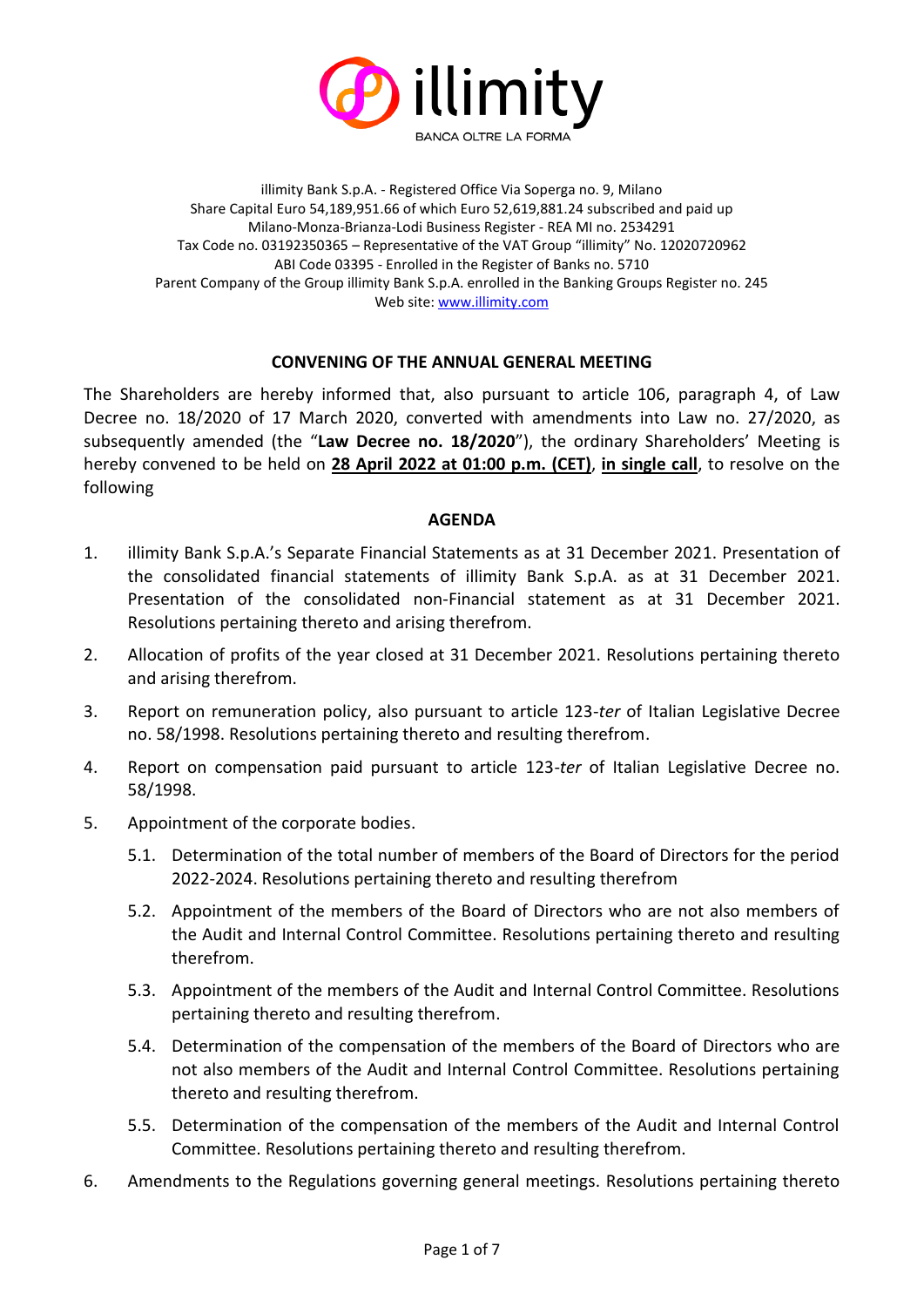and arising therefrom.

## **About the share capital**

The share capital amounts to Euro 54,189,951.66 (of which Euro 52,619,881.24 subscribed and paid-up) and consists of 79,300,100 ordinary shares and 1,440,000 special shares, both with no par value. At the date of this notice, the Company holds 98,505 treasury shares, equal to around 0.12% of the share capital with voting rights, whose voting rights are suspended pursuant to article 2357 *ter* of the Italian Civil Code. Information on the amount of share capital as well as its breakdown are available at the website [www.illimity.com](http://www.illimity.com/) ("*Investor Relations*" Section).

### **Attending the annual general meeting and voting via proxy**

Pursuant to Law Decree no. 18/2020, **attendance to the annual General Meeting will be allowed exclusively via the Company's Designated Representative**, according to the terms below and using telecommunication means allowing remote participation of Directors and Statutory Auditors which may attend the meeting by means of audio-video connection at the contact information that may be provided upon request of the interested persons. In light of the terms set forth for the Meeting attendance, such Meeting shall be conventionally considered held at the Company's office in Milan, Via Soperga no. 9.

Each ordinary share carries one voting right at the Company's Ordinary and Extraordinary Shareholders' Meetings.

Pursuant to article 83-*sexies* of Italian Legislative Decree no. 58/1998 as amended (*Testo Unico della Finanza*, "**TUF**"), eligibility to attend the Meeting and exercise the right to vote is established by means of a notice submitted to the Company by the intermediary authorized to keep securities accounts pursuant to the law, based on evidence from accounting records as at the end of the seventh trading day prior to the date set for the Meeting in single call, i.e. **19 April 2022** (*record date*); those investors holding shares in the Company after said date shall not be eligible to attend and vote at the Meeting. The intermediary's notice shall be delivered to the Company by the end of the third trading day prior to the date set for the Meeting in single call (i.e. **by 25 April 2022**). Shareholders will still be eligible to attend and vote, in the manner described above, if the notices are delivered to the Company and to the Company's Designated Representative after said deadline but before the start of the Meeting.

Pursuant to article 106, paragraph 4, of Law Decree no. 18/2020, **attendance to the General Meeting of shareholders having the right to vote will be allowed exclusively via the Company's Designated Representative** pursuant to article 135-*undecies* of TUF, to whom a proxy or a sub delegation shall be conferred according to the following terms and conditions. As the Company's Designated Representative pursuant to article 135-*undecies* of the TUF, Computershare S.p.A. (with registered office in Milan, Via Lorenzo Mascheroni no. 19, 20145) may be appointed as proxy delegate at no cost for the delegator (except for any mailing costs), providing voting instructions for all or some of the items on the agenda.

The proxy form shall include voting instructions for all or some of the items on the agenda and be effective only for the items for which voting instructions are provided.

The proxy to Computershare S.p.A. shall be conferred by signing the specific form available at the Company's website [\(www.illimity.com](http://www.illimity.com/), "*Governance / Shareholders and BoD Meetings*" Section), which includes the relevant instructions for filling out and submitting such form.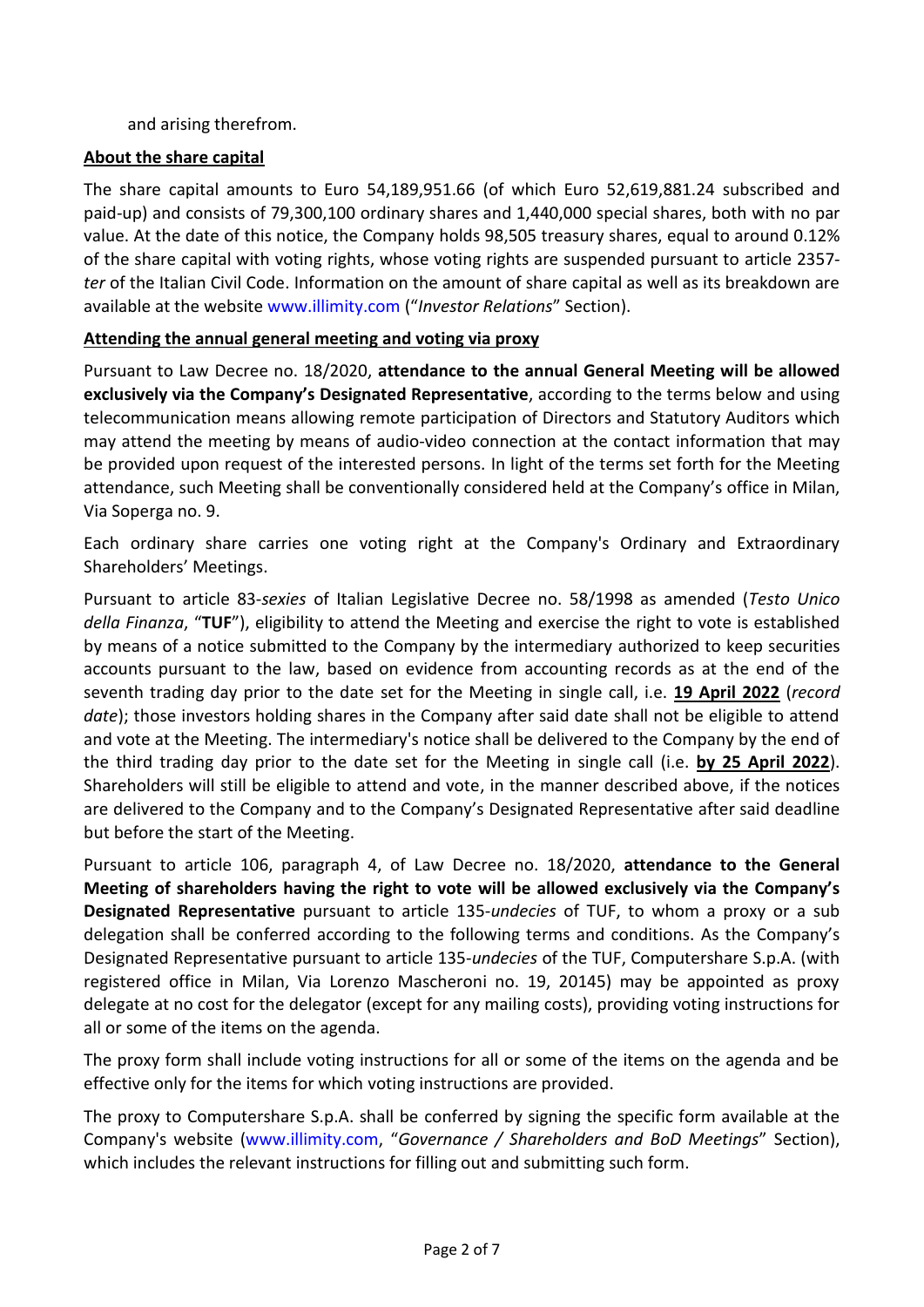The proxy or sub-delegation form shall be delivered to said Designated Representative by the end of the second trading day prior to the date set for the Meeting in single call (i.e. **by 11:59 p.m. of 26 April 2022**), according to the modalities set out in the form. The proxy form and the voting instructions may be revoked before the end of the second trading day prior to the date set for the Meeting in single call (i.e. **by 11:59 p.m. as of 26 April 2022**) according to the modalities set out in the form.

It remains understood that the aforementioned Company's Designated Representative may also be appointed as proxy or subdelegate pursuant to article 135-*novies* of TUF by derogation to article 135-*undecies,* paragraph 4, of the same decree according to the modalities and timing set out in the proxy / sub delegation form drafted in accordance with the article 135-*novies* of TUF available on the Company's website [\(www.illimity.com,](http://www.illimity.com/) "*Governance / Shareholders and BoD Meetings*" Section).

The shares for which a proxy or subdelegate has been appointed are included in the calculation of the quorum for the Meeting; with respect to the items for which no voting instructions have been provided, the shares are not included in the calculation of the majority and the proportion of share capital required to pass resolutions.

A designated representative may be also appointed with a digital document signed electronically as per article 20, paragraph 1-*bis* of Italian Legislative Decree no. 82/2005.

# **Vote by mail or via electronic means**

No procedure for voting by mail or using electronic means has been established.

# **Right to request additional items to the agenda and propose new resolutions**

In accordance with article 126-*bis* of TUF, Shareholders representing at least 1/40th of the share capital, including jointly, may request, within ten days of the publication of this notice (i.e. by **28 March 2022**), to add items to the agenda, specifying the additional items they propose, as well as propose new resolutions regarding items already on the agenda. Eligibility to exercise said right is established by means of a notice submitted to the Company by the authorized intermediary as per article 43 of the Regulation on *post-trading* issued by Consob and the Bank of Italy dated 13 August 2018 ("*Rules governing central counterparties, central securities depositories and central depository services*") (the "**Joint Regulation**"). The request shall be submitted in writing via either registered mail with return receipt to the Company's office in Milan, via Soperga no. 9, 20124 Milan or via email to the certified-email address illimity@pec.illimity.com, provided the Company receives it by the above deadline; by said deadline and as described above, the proponents shall present a report explaining the reason for the proposed resolutions on the new items they propose to discuss or the reason for any additional proposed resolutions on items already on the agenda. Any additions to the agenda or new proposed resolutions on items already on the agenda shall be disclosed in the same forms required for the notice of the general meeting at least fifteen days prior to the date set for the Meeting in single call (i.e. **by 13 April 2022**). The Company shall make the report prepared by the proponents, as well as any opinions of the governing body, publicly available at the same time the additions or new proposed resolutions are announced, in the same forms required for Meeting documents.

No addition may be requested concerning matters on which the Meeting votes in accordance with the law on a proposal of the Directors, or based on a project or report drafted by the Directors, other than the one as per article 125-*ter*, paragraph 1 of the TUF.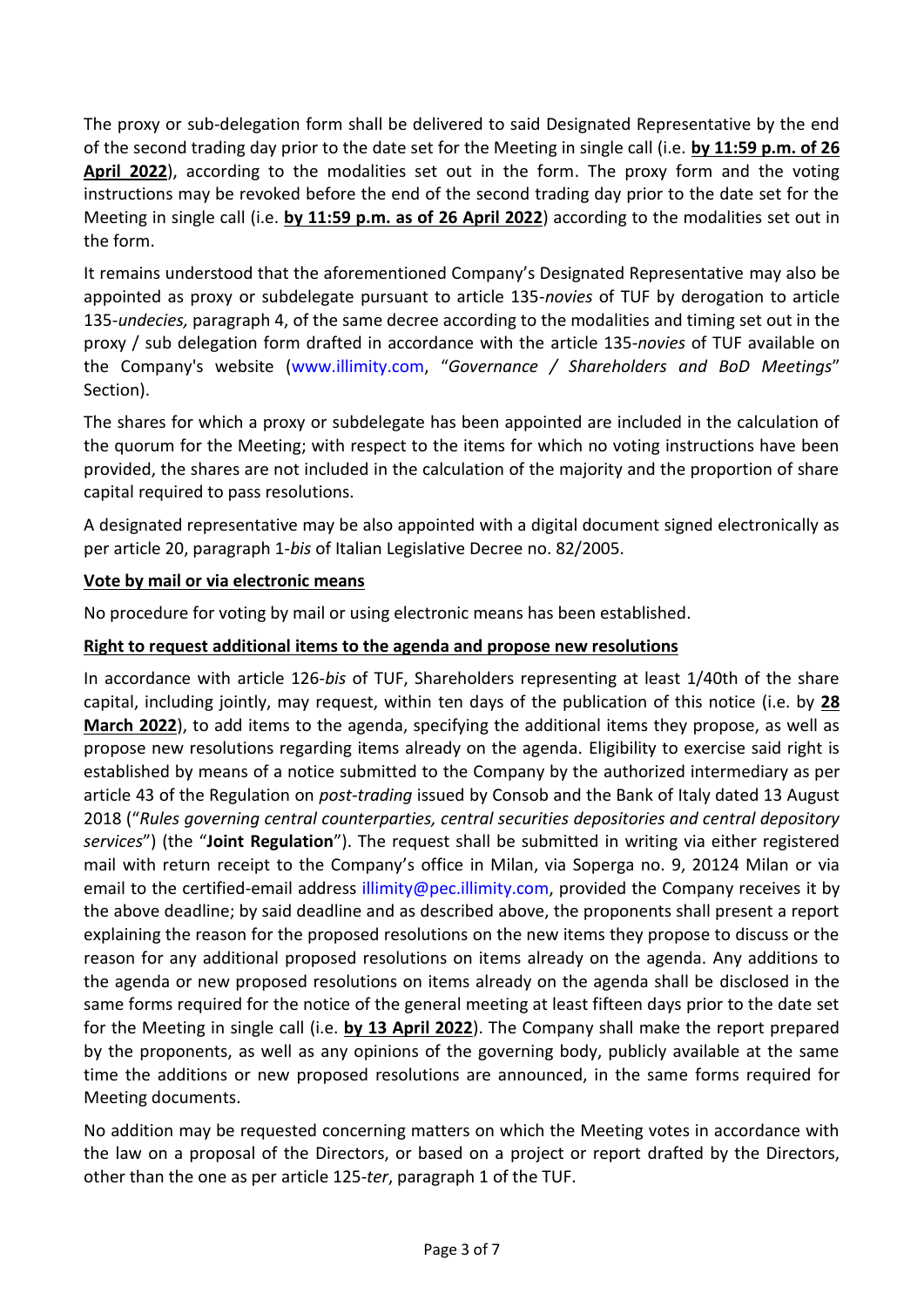### **Right to request individual resolutions**

Since the attendance to the Shareholders' Meeting and the exercise of the right to vote are allowed exclusively via the Company's Designated Representative, for the purposes of this Shareholders' Meeting, in order to make it possible for Shareholders to exercise the right referred to in article 126-*bis*, paragraph 1, penultimate period, of TUF – although with modalities and terms compatible with the Covid-19 health emergency and with the indefectible need that individual resolutions be known by the Shareholders and to exercise the right to vote in time to provide voting instructions to the Designated Representative  $-$  it is expected that Shareholders may individually submit proposals for deliberations to the Company on the topics on the agenda **by 12 April 2022** so that the Company can proceed with their subsequent publication. Eligibility to exercise said right is established by means of a notice submitted to the Company by the intermediary keeping the account where ordinary shares are deposited as per applicable regulations. The resolution proposals, as well as the aforementioned documentation about the entitlement, shall be submitted in writing either via registered mail with return receipt to the Company's office in Milan, via Soperga no. 9, 20124 or via email to the certified-email address [illimity@pec.illimity.com.](mailto:illimity@pec.illimity.com) Any proposed resolution received by the deadline and according to the modalities above shall be published on the Company's website **by 13 April 2022**, so that eligible Shareholders can see them for the purpose of conferring proxies and/or sub delegations, providing voting instructions, to the Designated Representative. For the purposes of the above, the Company reserves the right to verify the relevance of proposals with respect to the topics on the agenda, their completeness and their compliance with the applicable provisions, as well as the Shareholders' eligibility.

# **Right to propose questions about items on the agenda**

Pursuant to article 127-*ter,* paragraph 1-*bis*, of the TUF, the holders of voting rights may propose questions about the items on the agenda, including prior to the Meeting and in any case no later than **23:59 (CET) of 19 April 2022**, by submitting their questions either via registered mail with return receipt to the Company's office in Milan, via Soperga no. 9, or via email to the certified-email address illimity@pec.illimity.com. Eligibility to exercise said right is established by means of a notice submitted to the Company by the authorized intermediary as per article 43 of the Joint Regulation; however, such certification is not necessary should the Company receive the notice of the intermediary required for attending the Meeting. The questions received by the above deadline prior to the Meeting shall be answered in writing by 25 April 2022, and the Company may provide a single answer to multiple questions on the same topic.

# **Appointment of corporate bodies within the adoption of the one-tier model of governance: Board of Directors and Audit and Internal Control Committee**

Resolutions regarding the appointment of the corporate bodies of the Bank and, more precisely, of the Board of Directors and of the Audit and Internal Control Committee, will be carried out pursuant to the provisions contained in Article 14 of the corporate Bylaws of the Company, as approved by the Shareholders' Meeting of 21 February 2022, to which is made reference for anything not expressly disclosed herein.

The appointment of the members of the Board of Directors shall occur, in compliance with *pro tempore* applicable laws on gender balance, based on the lists presented according to the procedure set forth below, where candidates shall be listed in a number not exceeding no. 15 (fifteen) and listed with a sequential number.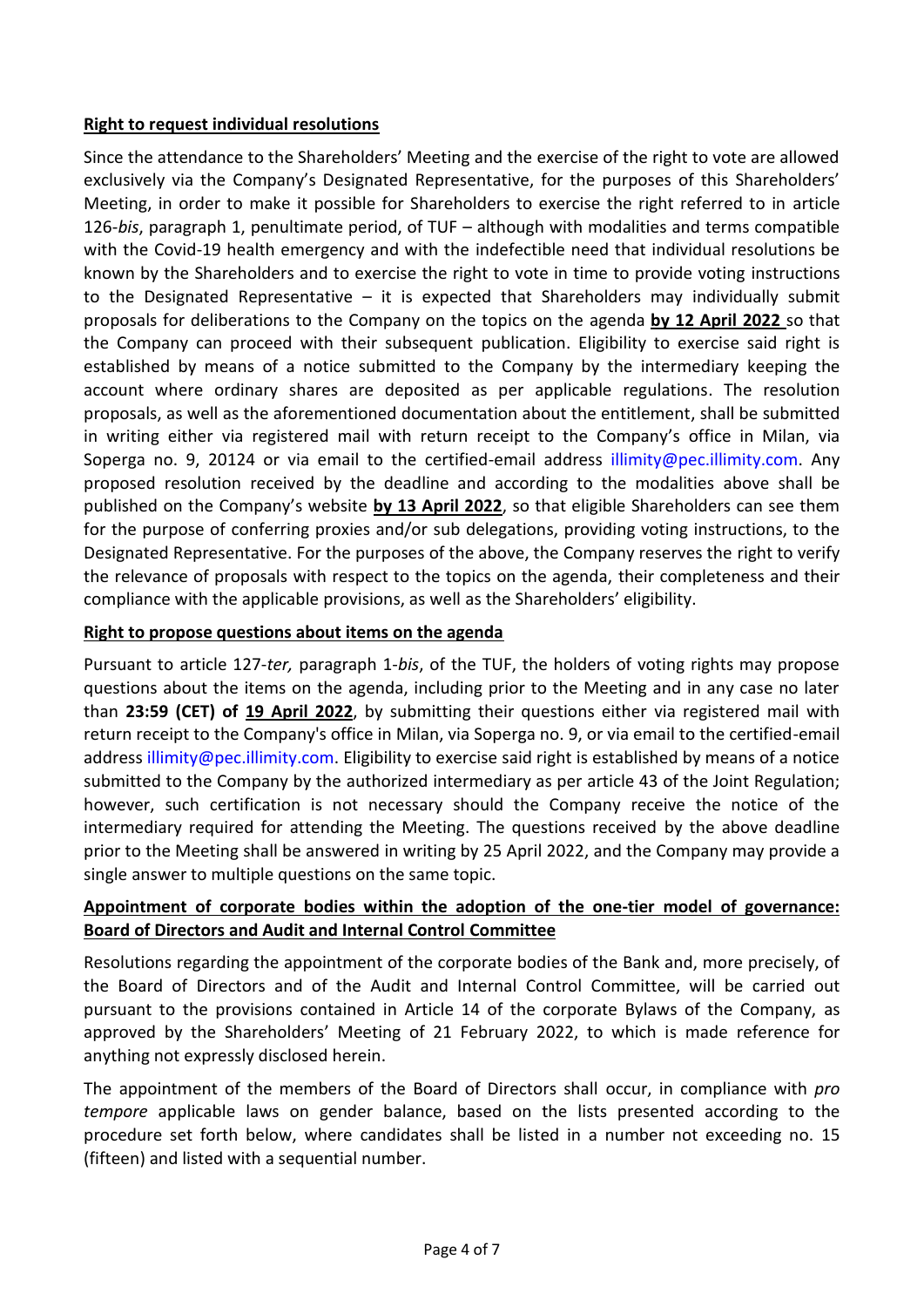**Names included in the lists shall be divided into two different sections.** The first section shall include candidates, in a number not exceeding no. 14 (fourteen), standing for the position of member of the Board of Directors other than candidates for the office of member of the Audit and Internal Control Committee. The second section shall consist solely of candidates, in a number not exceeding no. 5 (five), who are standing both for the office of member of the Board of Directors and of member of the Audit and Internal Control Committee.

The following persons **are entitled to submit lists**: (i) **shareholders who**, alone or together with other shareholders, **hold shares representing as a whole at least 1% of the share capital** (according to the CONSOB Managerial Decision no. 60 of 28 January 2022); and (ii) **the Board of Directors of the Company** (according to the Bylaws).

The ownership of the number of shares required for filing lists must be certified by way of a dedicated notice submitted to the Company by the authorized intermediary; such certification may also be received by the Company after the filing of lists, provided that this is within 7 April 2022.

No entitled person may submit or participate in submitting more than one list, including by way of third parties or trust companies, or vote for more than one list. Shareholders belonging to the same group of companies – this being construed as the parent company, subsidiaries and companies under joint control – and parties to a shareholders' agreement as per article 122 of TUF regarding the Company's shares, may not submit, nor may those with voting rights vote for, more than one list, not even by way of third parties or trust companies; in case of noncompliance their signatures shall not count for any of the lists.

**Together with each list**, to the applicable extent and by the same deadline for its filing, **the following shall be filed** according to the modalities indicated below:

- information on the identity of shareholders submitting the list, stating the total percentage of the shareholding with voting rights at the ordinary Shareholders' Meetings;
- − the declarations of shareholders who submit, or jointly submit, a list, other than those that hold, also jointly, a controlling or relative majority holding, stating the absence with the latter of connections qualified as relevant by *pro tempore* applicable laws and regulations relevant for the Company (as of Article 147-*ter*, par. 3, of TUF and Article 144-*quinquies* of the Issuers' Regulation; in this regard, concerned persons are also invited to take into account the cases indicated in the Consob communication no. 9017893/2009);
- a comprehensive description of the personal and professional characteristics of each candidate, including information on offices held as director or statutory auditor in other companies, and a statement in which individual candidates accept their nomination and represent, under their own responsibility, that there are no causes for ineligibility or incompatibility, and that they meet the directorship requirements established by laws, regulations and the Bylaws (and those required to be a member of the Audit and Internal Control Committee, where needed), as well as, if so needed, the independence and professional requirements provided for in Article 16, paragraphs 2, 3 and 4 of the Bylaws; as well as,
- − any further documentation and declaration required by *pro tempore* applicable laws, including regulatory and/or supervisory provisions, or that is useful for an overall assessment of suitability for the office, also in accordance with any information that may be publicly disclosed in advance by the Bank in the notice of call.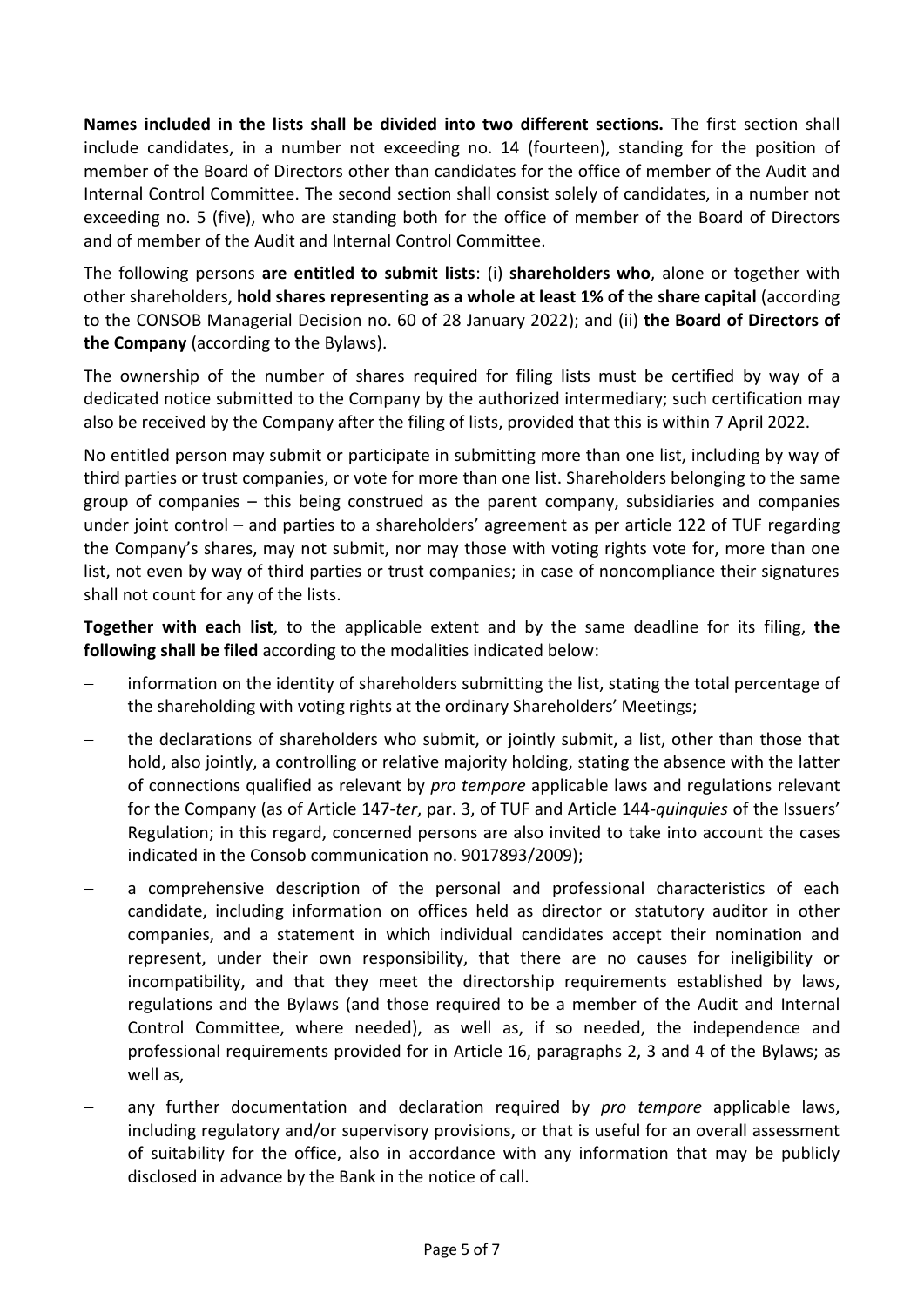With regard to the above, those concerned are invited to take into account the document approved by the Board of Directors "*Report of the Board of Directors on the Quali-Quantitative Composition of the illimity Bank S.p.A. Corporate Bodies*" – drafted pursuant to, *inter alia*, Bank of Italy provisions concerning corporate governance included in Circular no. 285/2013 – which contains orientations and advices that the resigning Board of Directors makes available to the Shareholders. Such document has been made available to the public on 25 February 2022 on the website [www.illimity.com,](http://www.illimity.com/) "*Governance / Governance System*" Section.

In addition:

- each list shall ensure, according to the modalities set forth by Article 14, Paragraph 2.3, of the corporate Bylaws, the presence of independent Directors in the minimum number set forth under Article 16 of the Bylaws;
- − each section of each list containing a number of candidates equal of higher than 3 (three) shall guarantee the presence of candidates of both genders, in a manner so that at least 2/5 (two fifths) – rounded up in case of a fractional number – of candidates indicated in the same list belong to the less represented gender.

The lists of candidates, together with the required documentation, must be filed at least 25 (twenty five) days before the date set for the Shareholders' Meeting, hence by **3 April 2022**, with one of the following modalities: (i) in original at the at the Company's registered office at Via Soperga no. 9 20124, Milan, (ii) in an digitally reproduced copy (PDF) sent to the address illimity@pec.illimity.com provide that the filing person, even if it is a legal person, use its own certified mail box or, in the absence of such, underwrites the digital document with an electronic, advanced, qualified or digital signature (*firma elettronica avanzata, qualificata o digitale*). The lists of candidates will be marked with a sequential number based on the order they arrived. Lists not complying with applicable laws and provisions of the Bylaws or lacking the required documentation will be declared inadmissible and deemed as not presented. Possible irregularities of lists concerning individual candidates, however, shall cause the exclusion of candidates concerned by such irregularities, but shall not automatically cause the exclusion of the entire list. The lists, together with the required documentation, will me made available to the public at least twenty-one days before the date set forth for the Annual General Meeting (i.e. 7 April 2022) at the Company's registered office, on the website of the Company [www.illimity.com](http://www.illimity.com/) ( "*Governance / Shareholders' and BoD Meetings*" Section), and on the authorized storage mechanism "SDIR 1INFO", available on the website [www.1info.it.](http://www.1info.it/)

Where at the deadline for the presentation of lists: (i) only one list has been filed, (ii) only one list with candidates only in the first or in the second section has been filed, or (iii) only lists presented by Shareholders who turn out to be connected according to applicable laws have been filed, the Company shall give timely notice by way of a dedicated press release to be made available to the public according to the above modalities; in that case, additional lists may be presented until 6 April 2022 by Shareholders representing, individually or jointly with others, at least 0.5% of the share capital, other terms and conditions for presenting lists being unaffected. Should that be the case, the lists, together with the required documentation, shall be made available to the public according to the terms and modalities above.